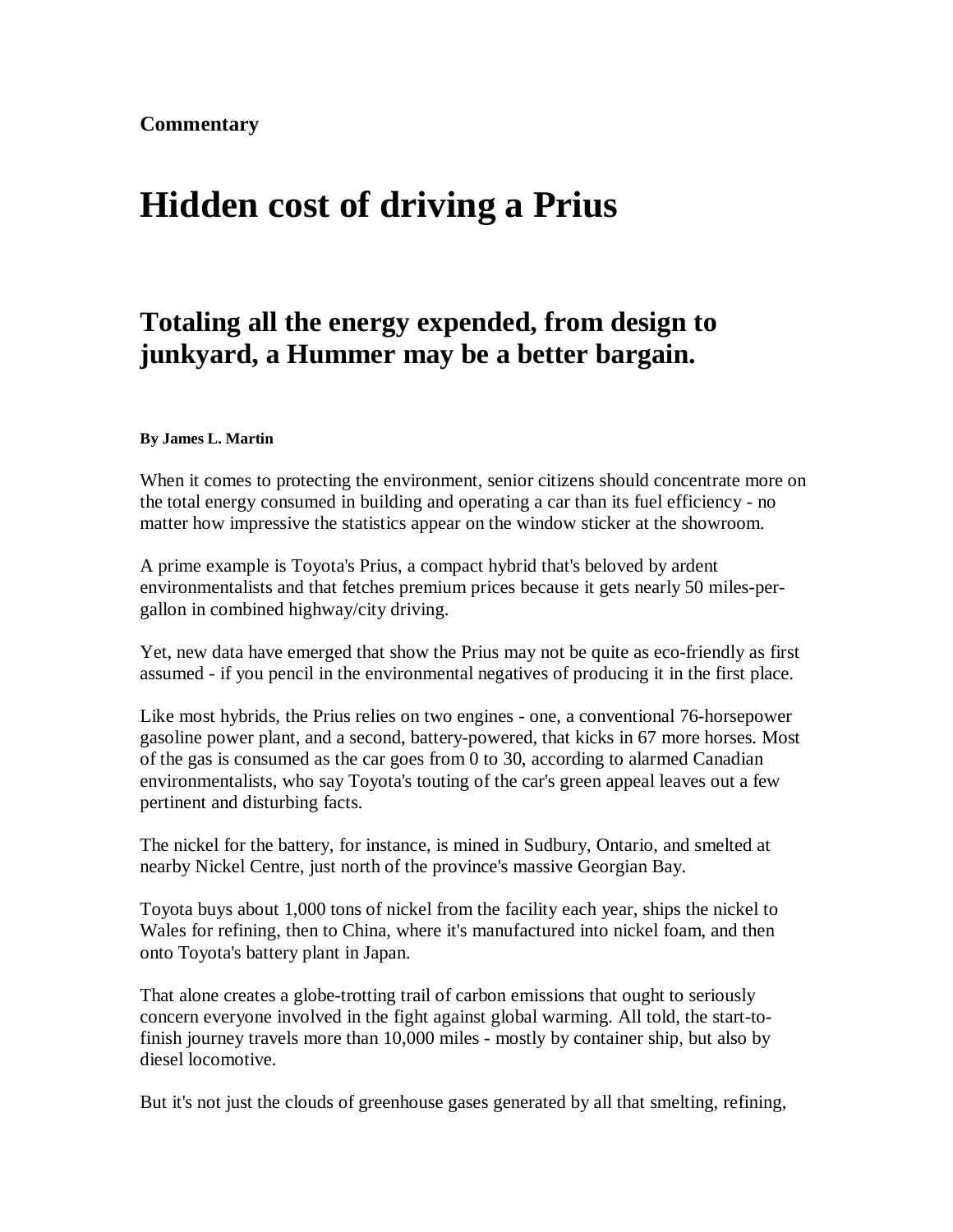manufacturing and transporting that worries green activists. The 1,250-foot-tall smokestack that spews huge puffs of sulphur dioxide at the Sudbury mine and smelter operation has left a large swath of the surrounding area looking like a surrealistic scene from the depths of hell.

On the perimeter of the area, skeletons of trees and bushes stand like ghostly sentinels guarding a sprawling wasteland. Astronauts in training for NASA actually have practiced driving moon buggies on the suburban Sudbury tract because it's considered a duplicate of the Moon's landscape.

"The acid rain around Sudbury was so bad it destroyed all the plants, and the soil slid down off the hillside," David Martin, Greenpeace's energy coordinator in Canada, told the London Daily Mail.

"The solution they came up with was the Superstack. The idea was to dilute pollution, but all it did was spread the fallout across northern Ontario," Martin told the British newspaper, adding that Sudbury remains "a major environmental and health problem. The environmental cost of producing that car battery is pretty high."

A "Dust to Dust" study by CNW Marketing Research of Bandon, Ore., shows the overall eco-costs of automotive hybrids may be even higher.

Released last December, the study tabulated all data on the energy necessary to plan, build, sell, drive and dispose of a vehicle from drawing board to junkyard, including such items as plant-to-dealer fuel costs, distances driven, electricity usage per pound of material in each vehicle, and hundreds of other variables.

To put the data into understandable terms for consumers, CNW translated it into a "dollars per lifetime mile" figure, or the energy cost per mile driven. When looked at from that perspective, the Prius and other hybrids quickly morphed from fuel-sippers into energy-guzzlers.

The Prius registered an energy-cost average of \$3.25 per mile driven over its expected life span of 100,000 miles. Ironically, a Hummer, the brooding giant that has become the bête noir of the green movement, did much better, with an energy-cost average of \$1.95 over its expected life span of 300,000 miles. And its crash protection makes it far safer than the tiny Prius.

Such information should be of major concern to senior citizens - especially those on a fixed budget.

If seniors need a small gas-sipping car for city travel, however, the undisputed champion is Toyota's own gasoline-powered subcompact, the Scion xB, whose energy cost averaged a negligible 48 cents for each mile traveled over its lifetime.

Fully armed with all the facts, seniors may want to zip down to their nearest Toyota